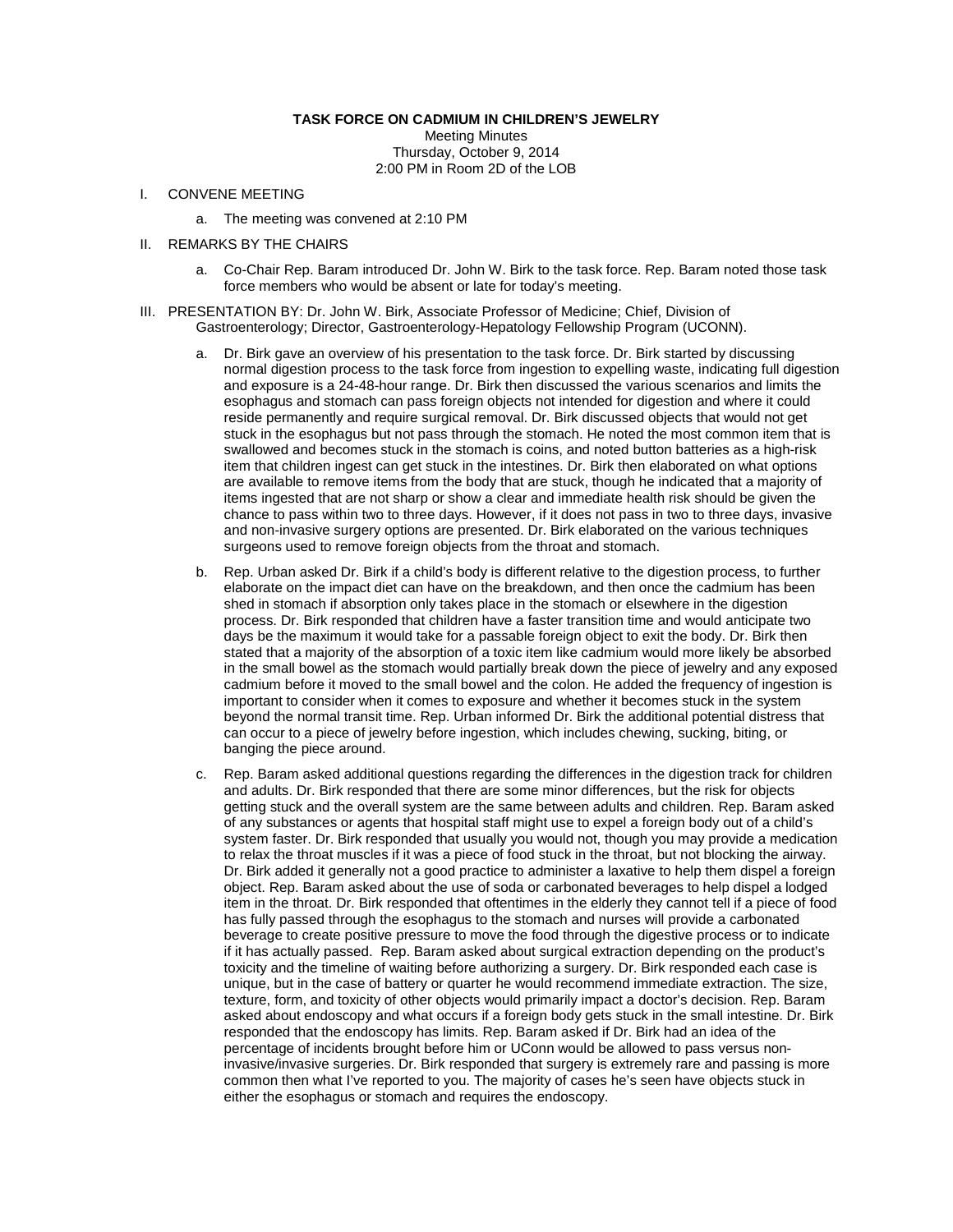- d. Anne Hulick asked about whether there was a difference in options for removing foreign bodies between children and adults. Dr. Birk responded there is no difference. Anne Hulick followed up by asking about any changes in risk between adults and children depending on the removal option. Dr. Birk responded there is not much difference in risk.
- e. Brent Cleaveland asked if Dr. Birk could comment on total content versus migration test is proper to gauge risk of absorption, utilizing consumption of a penny as an example. Dr. Birk stated he was uncertain, but noted several factors, including the susceptibility of an item to break down and the absorption rate that need to be known to have greater certainty on the topic. He stated the smaller the piece is the less time you would likely be exposed to any toxins in the piece and what is being leached into the system.
- f. Dr. Ginsberg asked about the Ph level in the esophagus. Dr. Birk provided stated normally the Ph level is above four, but said items like jewelry caught in the esophagus of a child would be easily noticed because they would show signs of choking or distress. Dr. Ginsberg asked if a penny-sized foreign object be noticed in the esophagus. Dr. Birk replied yes, it would. Dr. Ginsberg asked if there are anatomical or pathological conditions that would retard migration out of the stomach. Dr. Birk replied that in general children would not, but for adults the use of medications could slow the transit time of digestion or if you have diabetes. Dr. Ginsberg asked about the impact of metals on the digestive tract. Dr. Birk responded that he did not know of any significant impact. Dr. Ginsberg asked for Dr. Birk's his opinion about the type of in vitro testing done to simulate the contents of the digestive track. Dr. Birk responded it is a reasonable test, but indicated the need to know data regarding actual absorption after extraction of cadmium and the level at which it is dangerous and is absorbed through tissue. Dr. Ginsberg asked if .07 the normal Ph level in the stomach and as acidic as it gets. Dr. Birk responded that it is and you have to assume it will always be bellow one.
- g. Rep. Dan Carter asked about the acidity of the small intestine. Dr. Birk responded that the process of acidity in different parts of the digestive track. Rep. Carter followed up with the average time a foreign body would be exposed to the acidity of a foreign body in the stomach. Dr. Birk responded that, without any complications, would stay for a relatively short period of time. Rep. Carter then asked whether non-invasive extraction of foreign bodies occurs more from the stomach or the small intestine. Dr. Birk responded the stomach. Rep. Carter followed up with an inquiry regarding whether Dr. Birk experienced or knew of a case where a foreign body had stayed in a child for up to 10 days or longer. Dr. Birk said there is scant evidence for cases like that. Dr. Birk added that the majority of items would pass through; however he believes these cases are underreported. Rep. Carter asked about what causes these incidents to become fatal. Dr. Birk stated fatal incidents go unnoticed until infection or internal bleeding occurs, at which point it is too late. Rep. Carter thanked Dr. Birk for his answers and concluded his questioning.
- h. Dr. Ginsberg asked for clarification about the timeframe of foreign bodies expelled from the body. Dr. Birk responded that he expected the stomach to be completely emptied of a meal within four hours unless a foreign object was too wide or too long when in transit and becomes stuck. Dr. Ginsberg asked how long an object could get stuck in the stomach without endoscopic intervention. Dr. Birk responded that it could vary by the size of the object, which can elevate risk of being cleared on its own.
- i. Tim Phalen asked a hypothetical regarding the timeline and options of a child ingesting costume jewelry. Dr. Birk responded it would vary by size, but if it were small enough it would pass through the system within four hours of sitting in the stomach. Tim Pahlen asked if the child would show signs or symptoms of the item not passing. Dr. Birk stated they would more likely to not show visible symptoms of the item failing to pass. Tim Phalen asked about Dr. Birk's expertise or knowledge of toxicity. Dr. Birk responded his expertise is very limited and he could not elaborate on toxicity. Tim Phalen asked if he could elaborate on the cadmium incident in Japan referenced by Rep. Urban. Dr. Birk responded the incident in Japan occurred because cadmium accumulated in the water supply, which was then absorbed by rice crops that were ingested by the population, creating created chronic, long-term cadmium exposure.
- j. Brent Cleaveland asked how often he has had to perform surgery for stuck foreign bodies. Dr. Birk responded that surgery is quite rare, though endoscopy is more common. Brent Cleaveland asked if these items were of a certain size or larger. Dr. Birk responded they were of a smaller size range than a quarter. Brent Cleaveland discussed the tests that determine a level of safe, acute exposure to cadmium and then asked Dr. Birk his comments on that level. Dr. Birk asked for clarification on what determined a toxic level of exposure. Brent Cleaveland provided clarification that 200 PPM or above during a 24-hour heated, agitated test. Dr. Birk asked if this 200 PPM was the result of worst-case, 100% absorption during that time period and for specific test results that showed the